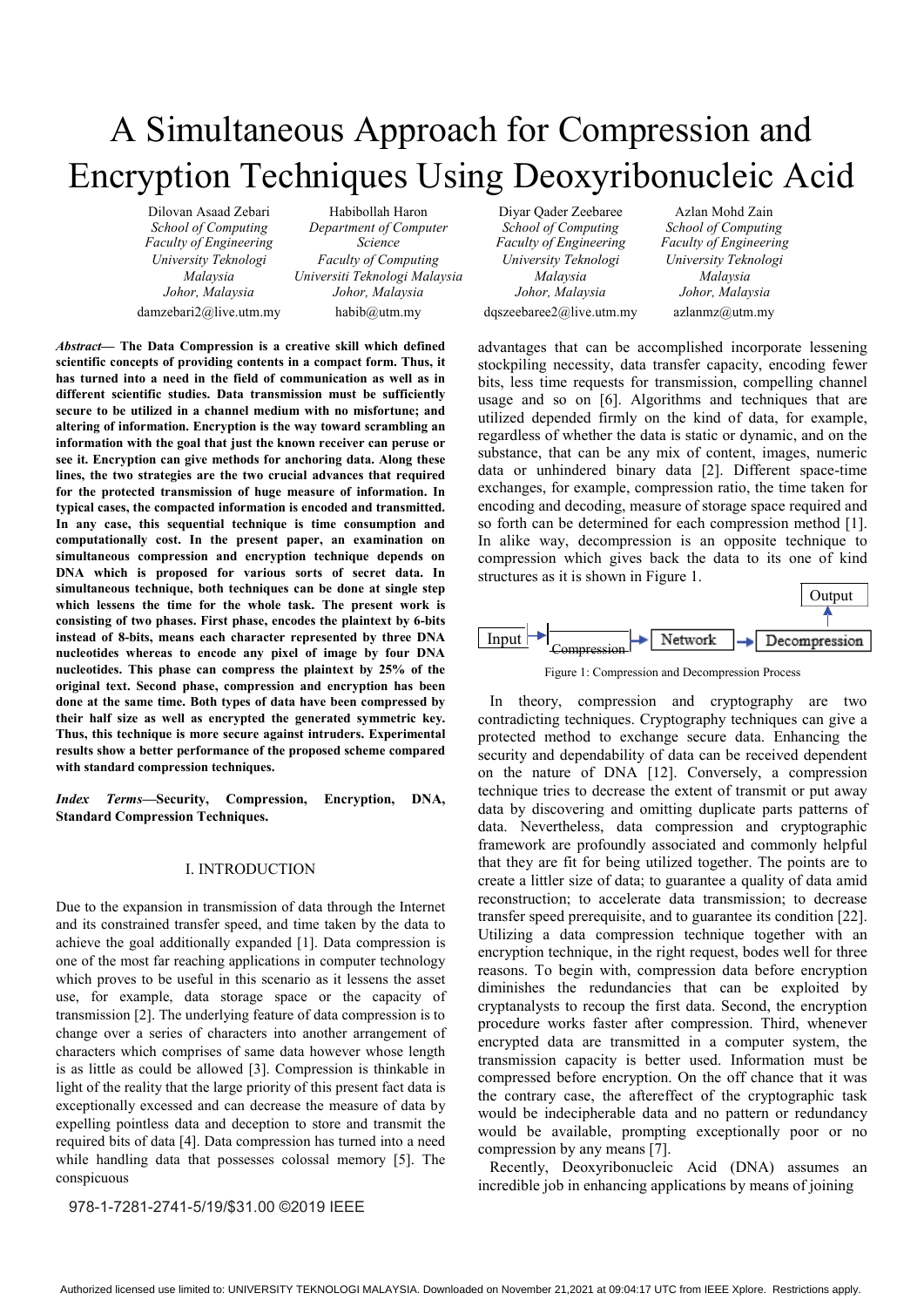with computer science. In this paper, we proposed a hybrid algorithm among compression and encryption for various data which are plaintext and image based upon DNA.

### *A. Data Compression Techniques*

Essentially data compression is defined as a method which can be used in several methods to decrease the size of different data such as audio, image, video, and text in order to decrease the size of memory as well as the transformation time over the network. In general, lossless and lossy are considered as two main types of compression techniques [8]. Lossless compression is the process of converting the original data with compressed data becomes more concise without reducing the loss of information [9]. Huffman coding, and Shannon-Fano coding, Run Length Encoding (RLE), Arithmetic encoding, and Lempel Ziv families which are LZ77 and LZ78 are different lossless algorithms. These algorithms are typically used for text also can be used for programs, images and sound. The major benefit of this type could be preserved the quality whilst the size of data could be reduced less than lossy compression [8]. Lossy compression algorithms, on the other hand, remove unnecessary data permanently and so the original data couldn't be completely regenerated. Several techniques are used for lossy compression such as DCT, DWT, Rectangle Segmentation, Transform coding and Sparse Matrix Storage (RSSMS). This type of compression is utilized for sound, image, and video despite of no preserving the quality, but it can cause big reduction in size [10].

# *B. DNA Background*

DNA is a molecule that represents the genetic material for all living organisms. It is the information carrier of all life forms and considered as the genetic drawing of living or existing creatures. DNA consists of tow chains which are twisted around each other to compose a double- stranded helix with four different nucleotides on the inside [11]. A single strand of DNA molecule consists of four chemical bases representing its building blocks, named as nucleotides. Each nucleotide consists of a phosphate, a sugar, and a nucleotide together. Nitrogenous base causes to initialize types of nucleotide which are purine or pyrimidine base. Guanine (G) and Adenine (A) are considered as purine bases whereas cytosine (C) and thymine (T) are pyrimidines bases, where G pairs with C and T pairs with A. Any DNA sequence is represented by a combination of these 4 bases, encoding the genetic information. Each three nucleotides are called a codon there are 64 codons since there are (43) letter combinations. Finally, amino acid can be created by codon translation. The structure and function of protein would be dictated after arrangement of the amino acids [29].

# II. LITERATURE REVIEW

By seeking out previous works; the procedure type of literature works is done of lossless data compression and hybrid data compression encryption mapped. Large amount of data must be stored and handle in such a way using efficient algorithm usually succeed in compression. In literature, many compression techniques are proposed for compress large data

[13]. Entropy and dictionary are the two main techniques which have been done in the literature. Entropy based several techniques have been proposed; for example; Huffman coding [2], Modified Huffman Coding [5], RLE [15], improved RLE [17], Shanon-Fano coding [14], and Arithmetic coding by exploiting the statistical allocation of input data and implementing the variable length encoding [18]. LZ77 and LZ78 are data compression techniques based on dictionary. This type compression of data can be achieved by substituting duplicated occurrence of data with indicates to elements in the dictionary [19]. Utilizing only one technique of both types is called single compression techniques. These techniques may have benefits in some specific bit-streams while cannot consider as suitable for all streams. Thus, a presumption has been made which can make a combination from these two types and utilize them in a right order can collect their benefits and enlarge the suitable range. In [20] Lempel Ziv Welch (LZW) is an algorithm from LZ78 family and a combination has been made with RLE where the results showed that this combination obtained better results than single RLE, single LZW.

Because of enlarging need for data transforming safely and quickly, researches on data security via both cryptography and compression algorithms begin to take form. Based on the processual sequences the combination of these two algorithms can be divided into three categories which are a cryptography algorithm followed a compression algorithm, vies versa, and both algorithms used in a single process [22]. The first category has been done in [21] which focused on mobile communication security. At first step, Elliptic Curve technique is utilised for encryption whereas Shannon-Fano is utilized for compression at the second step. Low efficiency on different points has been showed which leads resultant into negligence. Several algorithms have been proposed based on second category [23] introduced an optimized technique for text data. Huffman compression is used at first stage and combined with recently improved symmetric cryptographic techniques.

In [24] data compressed by half at the first step and at the second step Shalloon's notion has been justified of diffusion by producing various cipher text character for single plaintext character for its different occurrences in the plaintext. in [25] Arnold transform, key matrix and chaos system are used to introduce a hybrid technique for image. In order to comprise and encrypt the image is decomposed into four bands. First the duplicated data has been eliminated to achieve the compression while chaos system with Arnold transform are applied for encryption. In normal cases, the first two categories are done which are called sequential methods, but this extremely causes increasing the time complexity. Thus, several simultaneous methods have been proposed in which both techniques compression and encryption can be used at the same stage which is far better than sequential methods [1]. A simultaneous technique is introduced that is based on Cosine Number Transform [26]. This technique is achieved by using a key in the measurement matrix generation based on chaotic map. This technique can be resistant to statistical analysis also an effective compression is provided. In [1] a hybrid compression – encryption algorithm is introduced for ratio compression and time. Based on Arithmetic coding and XOR both compression and encryption is done respectively. A simultaneous technique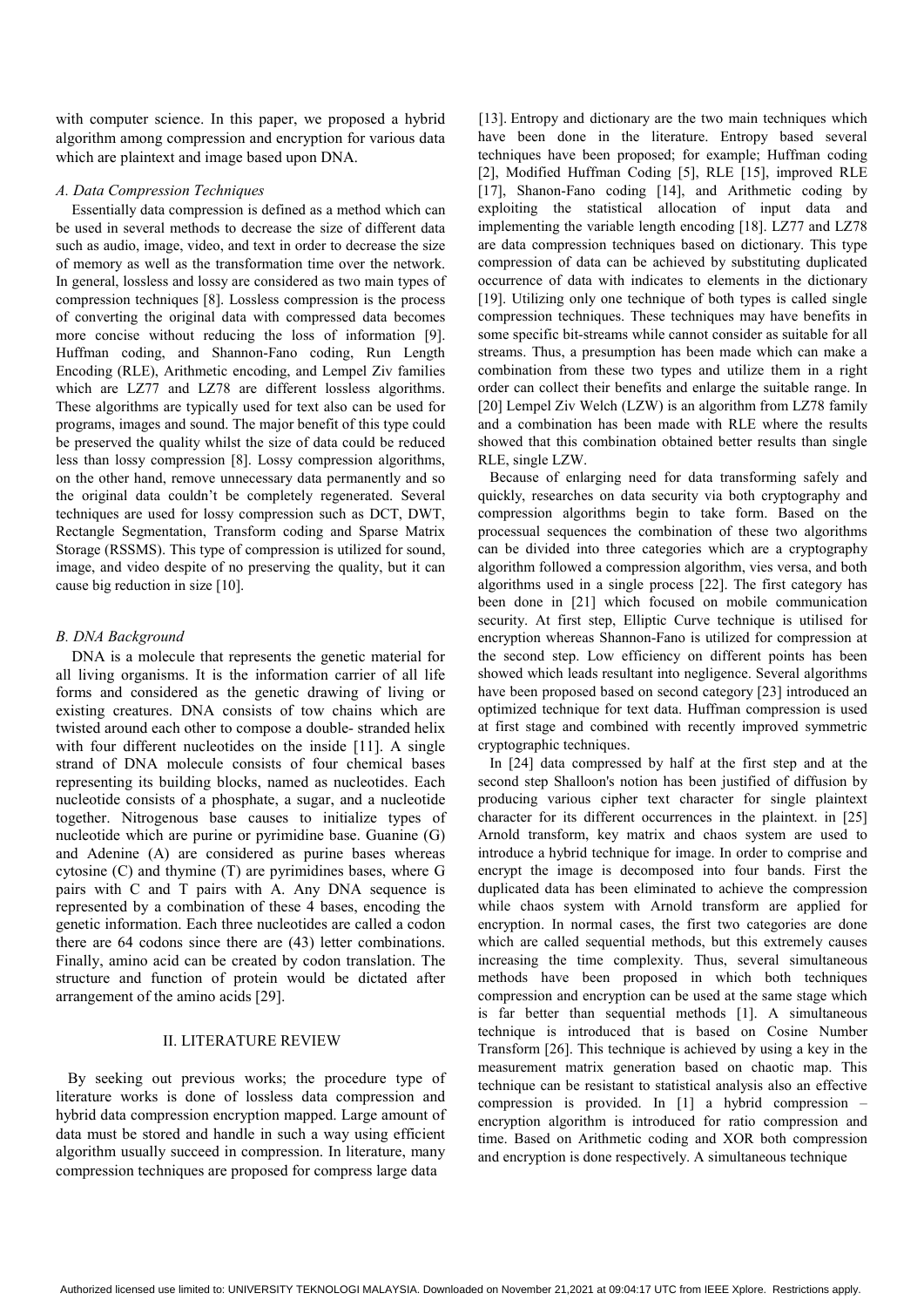for both data compression and encryption based on DNA is proposed here.

# III. PROPOSED SCHEME

The main purpose of the proposed scheme is to ensure security and capacity for secret data. This scheme has been applied on different secret data which are text and image. Our proposed scheme is based on achieving compression and encryption based on DNA. The proposed simultaneous scheme consists of two phases. Each character of secret text and image pixel represents DNA nucleotides at first phase. Each DNA nucleotide represents a binary bit with generating a secure symmetric key at the second phase. The simultaneous compression of the proposed scheme has been explained in more detail in the following sections.

### *A. First Phase*

The compression consists of two phases as we mentioned above. The first phase is encoding the secret data to DNA by mapping each character of secret text and each pixel of image to DNA nucleotides. Each DNA nucleotide represents two binary bits as it is shown in Table I. Because of representing each text character and image pixel by eight binary bits, each of them represents four DNA nucleotides. Some previous works [27] encoded each text character by three DNA nucleotides. The drawback of their work is that secret text should contain only (26 capital letters, 26 small letters, numbers from 0 to 9, space, and dot) which cannot contain any other punctuation marks such as  $(+, ?, \$, ... , etc)$ . Therefore, their algorithm cannot encode a secret text which contain punctuation marks. Due to the importance of having punctuation marks in secret text, in this phase we improved their work by extending of using other punctuation marks where the secret text can contain (26 capital and small latter's, numbers from 0 to 9, space, dot, and 26 different punctuation marks). Based on 64 different codons of DNA we generate a permutation which works on mapping from each text character to three DNA nucleotides.

| Table I: DNA Encoding Rule |  |
|----------------------------|--|
|                            |  |

| Decimal | <b>DNA</b> | Binary |
|---------|------------|--------|
|         |            |        |
|         |            |        |
|         |            |        |
|         |            |        |

This Algorithm works to generate 64 numbers, each of this number consists of combination of three different decimal numbers of the range between 0 to 3, total combination numbers  $(4^3 \text{ equal to } 64)$  is same as DNA codon numbers. Consequently, each DNA codon can represent a generated combination of decimal numbers. Each number of the generated serial of decimal numbers can represent a DNA nucleotide or two binary bits depending on Table I. Then, in this phase we can describe a 1-1 map from all possible combinations between these 64 numbers and (26 capital and small latter's, numbers fro m 0 to 9, space, dot, and 26 different punctuation marks). This map is known for both sender and receiver and it should keep secret. For example, at first generation, this Algorithm will generate combinations of decimal numbers (000, 213, …, 333), these combinations can

be encoded to DNA nucleotides and binary bits based on Table I, where  $(0 = A = 00, 1 = C = 01, 2 = G = 10, 3 = T = 11)$ . In our improved method each of the same capital and small letters can represent same combination of decimal numbers such as (*A* or *a* represents 000, *H* or *h* represents 013). This can be encoded without any problem, but during decoding the algorithm decoded to small letter where capital letters disregarded always. Thus, to overcome this problem we considered each name should be written in double brackets and after each dot the sentences must be start with capital letter. In this case, our algorithm can encode each letter of secret text by 6 -bits instead of 8-bits. Furthermore, this algorithm can encode a secret text which contains 26 different punctuation marks instead of encoding a secret text without any punctuation mark. For black-white images there are 256 pixels where consists from 0 to 255, each pixel can represent by 8 binary bits. Every two bits represent a DNA nucleotide based on Table I. Based on this encoding method each 4 pair of image pixels represent a four DNA nucleotide. For example, pixel 0 is equal to AAAA, pixel 182 is equal to GTCG, pixel 255 is equal to TTTT, and so on. Because (52 capital and small letters, numbers from 0 to 9, space, dot, and 26 punctuation marks are equal to 90), proposed scheme can denote capital and small letters by same DNA codon. Thus, each character of plaintext can be converted into 3 DNA bases, but each image pixel cannot convert into 3 DNA bases because image contain 256 different pixels. As a result, in this phase we compressed secret text with %25 by representing each letter by 6- bits whereas image is converted into DNA form as it is shown in Figure 2.



# *B. Second Phase*

In this phase, the researcher proposed a method for further text compression and to compress image by it is half. We consider this phase is a data compression and encryption at the same time. In this phase, the obtained form of secret data from first phase will be used as input which represented by a DNA sequence such as, ACAGTAC. In normal cases, each DNA nucleotide represents by two binary bits. Our proposed method can represent each DNA nucleotide by only one binary bit with generating a symmetric key. In the first step, the DNA sequence will be divided into two segments, in case of having a unique nucleotide at the end after segmentation an (A) will be added which is value is equal to 0. With four possible nucleotides, the two nucleotides can give  $4^2 = 16$  different possibilities (segments), and the frequency of each segment will be calculated. In the second step,  $a^4 * 4$  matrix will be generated as it is shown in Figure 3. Then, the four highest frequencies will set into (00, 01, 10, 11) fields, the second four highest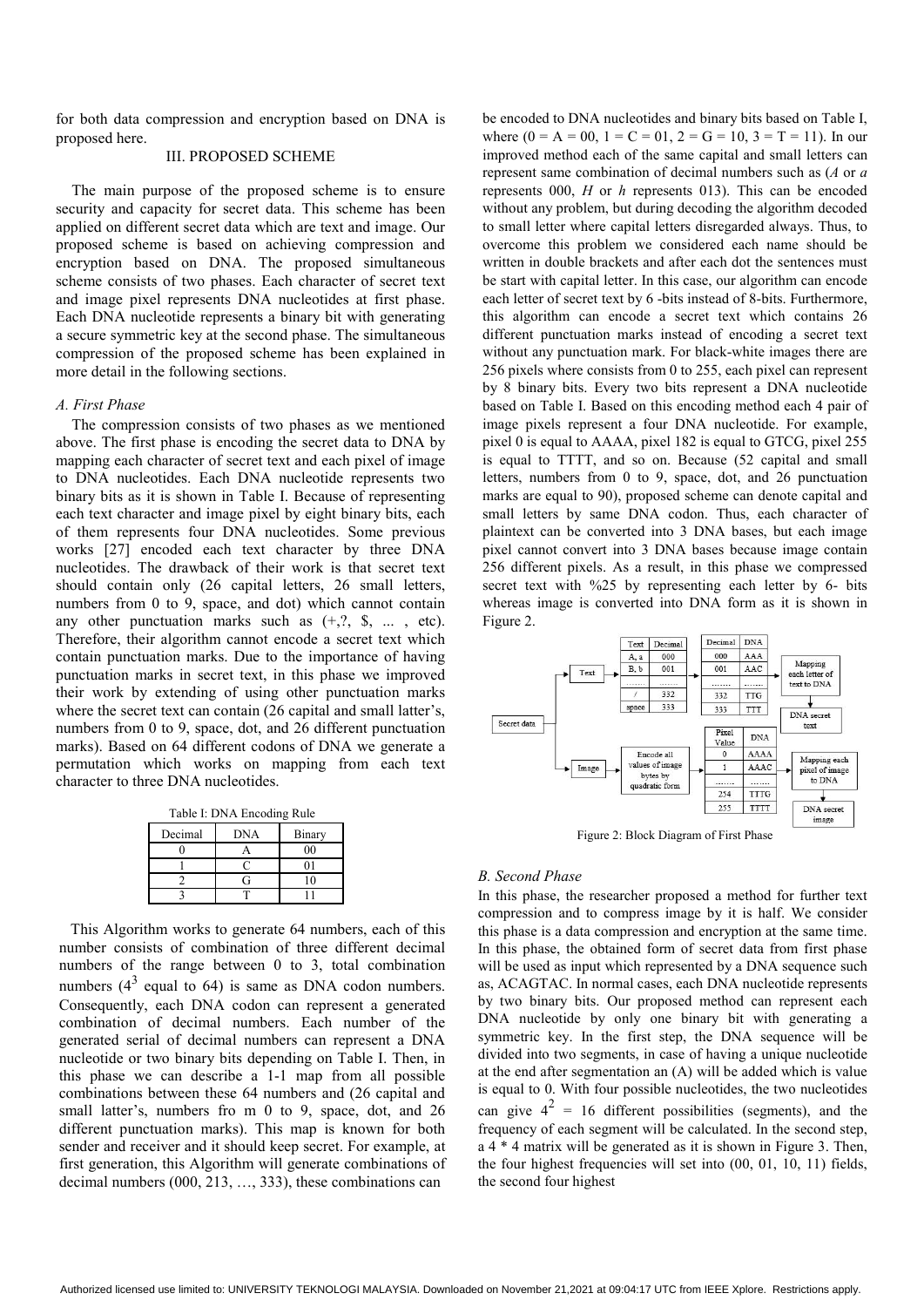frequencies will set into (20, 21, 30, 31) fields, the third four highest frequencies will set into  $(02, 03, 12, 13)$  fields in order to increase the number of (0's and 1's), and the four lowest frequencies will set into (22, 23, 33, 32) fields during conversion. Security also is obtained in this step because it is hard to know by attackers which segment is settled on which field. After that, the DNA sequence will be converted into a serial number of ranges between 0 to 3 based on generated matrix. This matrix is known for both sender and receiver and kept secret. Each number of the obtained sequence number represents two binary bits. In the third step, we represent each number of new forms by only one bit with keeping all  $(0)$ 's and 1's) as same whereas each 2 will be converted by 0 and each 3 will be converted by 1 with saving the positions within a file as a symmetric key. Therefore, in this phase the size of secret data is reduced by it is half size because each DNA nucleotide represented by only one binary bit. As a result, the size of secret text is compressed by %62.5 and image by %50 after applying these two phases.

| r/c                              | 0                  |                    |                    |                    |
|----------------------------------|--------------------|--------------------|--------------------|--------------------|
| 0                                | high <sub>1</sub>  | high <sub>2</sub>  | high <sub>5</sub>  | high <sub>6</sub>  |
|                                  | high3              | high <sub>4</sub>  | high <sub>7</sub>  | highg              |
|                                  | high9              | $high_{10}$        | high <sub>13</sub> | high <sub>14</sub> |
|                                  | high <sub>11</sub> | high <sub>12</sub> | high <sub>15</sub> | high <sub>16</sub> |
| Figure 3: Generated 4 * 4 Matrix |                    |                    |                    |                    |

To provide further security, the symmetric key has been encrypted. Generated symmetric key is a file for example n which holds the position of 2's and 3's as we mentioned above. The basic concept of our proposed method is that the first step is to select the first value of n, and for the second value we used subtraction operation between first and second and so on. If n  $=$  R<sub>1</sub>, R<sub>2</sub>, R<sub>3</sub>, ..., R<sub>n</sub>, to produce new value of n in this step R<sub>1</sub> will be selected and unchanged; new value of  $R_2 = R_2-R_1$ ,  $R_3 =$  $R_3-R_2$ ,  $R_n = R_n-R_{n-1}$ . Here, each number will be considered as four binary bits from 1 to 9, but in case of producing a number out of 1 to 9 we put between two comma which considered it is value as 0 because there is no 0 value in *n*. For example, if *n*  $= \{1,2,5,7,17,30,31\}$  after applying this step the new produced file of n is equal to  $\{1132, 10, 131\}$ , the general steps of this phase has been illustrated in Figure 4.



Figure 4: General Diagram of Second Phase

### IV. DATASETS AND PERFORMANCE EVALUATION

Our attention will be focused in this section to evaluate the performance of the proposed scheme based on text and image datasets. Different corpora's are composed of a collection of text files designed specifically as datasets for test applications lossless compression methods. Seven different files from different corpora have been selected and tested. Calgary corpus contains of 18 different files which are totalling about 3.2 million bytes. Four files have been selected from this corpus which are *paper1, paper2, book1, and book2*, category of these files are technical papers, fiction and non-fiction books. The Canterbury corpus consists of 11 different type of files totalling about 2.8 million bytes. Three files have been selected from this corpus which are *alice29, asyoulik, and plrabn12*, the category of them are English text, Shakespeare, and a poetry. *lena, baboon, and peppers* in quality 128x128 and JPG format has been used as image datasets to evaluate the performance of proposed method.

Based upon mentioned datasets some commonly used data compression performance indices, including compression ratio, bit per character, bit per pixel, and compressed file size, will be calculated and discussed. The performance of plaintext for the proposed data compression scheme were compared through their compression ratio, bit per character, and compressed file size with other basic data compression techniques such as LZFG, Run Length Encoding (RLE), Huffman Encoding (HUFF), Shannon Fano (SF), and Arithmetic Coding (AC). However, the performance of the proposed scheme for image were compared through their bit per pixel, and compared with HUFF and AC. Following measurements to evaluate the performances of proposed scheme have been reviewed.

Compression Ratio (CR) is utilized to find the ratio between the original data size and the corresponding compressed data size. This is to find out how much data gets compression by using existing scheme, mathematically it is denoted as CR and it is calculated by following formula 1 [28]. The file size after processing will be depended by CR. The output files which compressed more have less CR. The compressed file size is greater than the initial file size when the CR exceeds one. [17].

$$
CR = compressed size / uncompressed size \t(1)
$$

Bit Per Character (BPC) means how many bits need to represent in each character. So, less BPC is better than the higher BPC which makes the file size smaller because Smaller files use less space to store.

$$
BPC = number of bits in compressed text / number of characters in uncompressed text \t(2)
$$

Also, the compression factor (CF) and saving data (SD) for text data have been calculated by using equation 3 and 4 respectively.

 $CF =$  uncompressed size / compressed size (3)

$$
SD = (1-compression ratio) * 100
$$
 (4)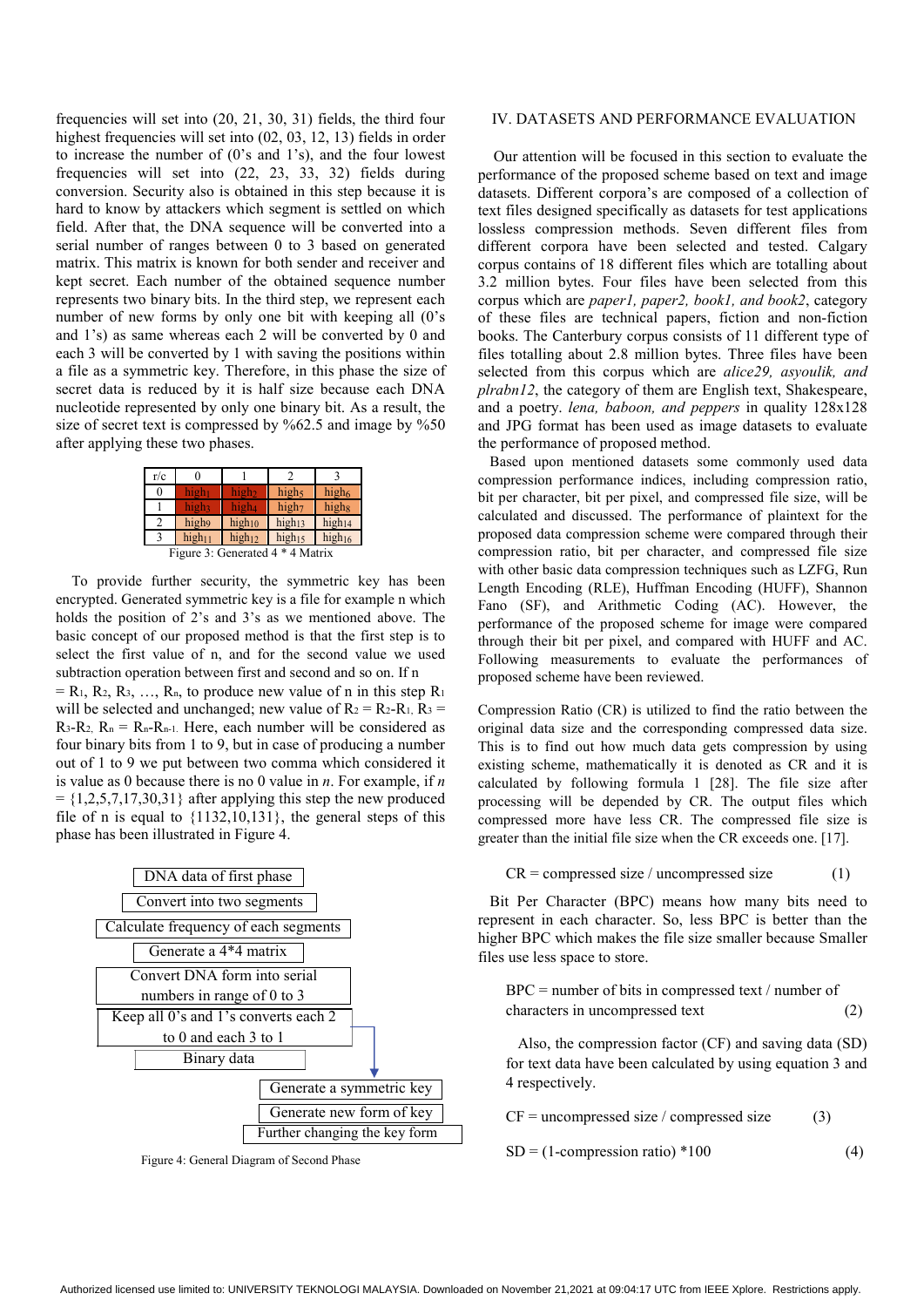Bit Per Pixel (BPP) is the bits are stored per each pixel of an image. This is considered as the ratio bit numbers in an image after compression to all pixel numbers in initial image [34]. large memory space is required to store an Image when BPP is large, because of many colours in image so BPP should be less.

 $BPP =$  number of bits in compressed image / total number of pixel in the image  $(5)$ 

File Size (FS): is the size of compressed data file.

# V. RESULTS AND DISCUSSION

After the researcher simulated our simultaneous data compression encryption scheme, the following results were obtained from the simulation.

### *A. Plaintext Datasets*

The results of applying the proposed data compression scheme on standard seven text data files are presented in the Table II. The table shows the size of original text files in KB also the number of bits before applying the proposed scheme have been showed. In the field of the compressed data, the size text files in KB also the number of bits is reviewed after applying the proposed scheme. As observed from the Table II, the size of all files and the number of bits continuously decreased after compression. This means the number of characters in each file has been decreased. As we see the number of bits in paper1 was 415,288 bits means 51,911 characters whereas after compression we obtained 154,214 bits which about 19,276 characters. Hence, 32,635 characters have been omitted from the original file.

| <b>Dataset</b>     |                     | <b>Original Data</b>  | <b>Compressed Data</b> |        |           |        |
|--------------------|---------------------|-----------------------|------------------------|--------|-----------|--------|
|                    | <b>File</b><br>size | No. of<br><b>bits</b> | No. of<br><b>bits</b>  | CR     | <b>SP</b> | CF     |
| bib                | 109                 | 839848                | 317558                 | 0.3781 | 0.6219    | 2.6435 |
| book1              | 751                 | 3317427               | 1248734                | 0.3764 | 0.6236    | 2.6566 |
| book2              | 597                 | 4761776               | 1780264                | 0.3738 | 0.6262    | 2.6747 |
| news               | 369                 | 2936400               | 1095624                | 0.3731 | 0.6269    | 2.6801 |
| paper1             | 52                  | 415288                | 154214                 | 0.3713 | 0.6287    | 2.6929 |
| paper <sub>2</sub> | 81                  | 643744                | 242090                 | 0.376  | 0.624     | 2.6591 |
| progc              | 39                  | 304992                | 110572                 | 0.3625 | 0.6375    | 2.7583 |

Table II: Original and Compressed Plaintext Data

Previous works accomplished to evaluate the efficiency of any compression technique are performed having important parameters. In Table III several experiments conducted and evaluated. Table shows the results of the compression based on CR, BPC, and FS for the proposed scheme, and the standards compression algorithms such as RLE, HUFF, SF, and AC. The results of the standards compression algorithms obtained from [17,19,33], then compared with the proposed scheme. According to the results of [17,19,33], the HUUF, SF, and AC techniques obtained very similar against standard text files whereas RLE obtained far results. Here, we can see that, for some of the text files, the RLE has CR greater than 1, which means, this technique expands the original size file instead of the compressed file size. At most the CR of the standard algorithms is in the range of 0.57 to 1.95 whereas the CR of the proposed scheme is located in the range of 0.20 to 0.36. The

results of CR on tested text files based on the proposed scheme is the best ratio achieved, this mean text size is reduced more compared to the standard compression algorithms. The BPC of the standard algorithms is in the range of 4.55 to 5.09 except the RLE range located in 8.17 to 8.12, this means more space required to store the text file. The BPC of the proposed scheme is located in the range of 1.62 to 2.94. Thus, table results explain the proposed scheme obtained less results of BPC, so it needs fewer numbers of BPC than the standard compression algorithms. Also, the table shows that the compressed file size in byte or KB is smaller than the size of the standard compression algorithms. As illustrated in Table III, the results show that the proposed scheme has better results than the standard compression algorithm mentioned above.

| Table III: Comparison between Proposed and Standard Algorithms for |                |  |  |
|--------------------------------------------------------------------|----------------|--|--|
|                                                                    | Plaintext Data |  |  |

| <b>Dataset</b> | <b>LZFG</b> | <b>RLE</b> | <b>HUFF</b> | <b>SF</b> | AC   | Proposed<br>method |
|----------------|-------------|------------|-------------|-----------|------|--------------------|
| bib            | 2.90        | 8.16       | 5.26        | 5.56      | 5.23 | 3.02               |
| book1          | 3.62        | 8.17       | 4.57        | 4.83      | 4.55 | 3.01               |
| book2          | 3.05        | 8.17       | 4.83        | 5.08      | 4.78 | 2.99               |
| news           | 3.44        | 7.98       | 5.24        | 5.41      | 5.19 | 2.98               |
| paper1         | 3.03        | 8.12       | 5.09        | 5.34      | 4.98 | 2.97               |
| paper2         | 3.16        | 8.14       | 4.68        | 4.94      | 4.63 | 3.00               |
| proge          | 2.89        | 8.10       | 5.33        | 5.47      | 5.23 | 2.90               |

### *B. Image Datasets*

In the proposed method the BPP of lena, baboon, and pappers are calculated and compared with AC and HUFF. As it is illustrated in Table IV the BPP of AC is in the range of 5.58 to 6.51, and HUFF in the range 5.84 to 6.49, this means more space required to store image. The BPP of the proposed method is located in the range of 3.71 to 3.75, this means our method needs a smaller number of BPP, so it needs fewer numbers of BPC than the standard compression algorithms which has better results than the standard compression algorithm.

Table IV: Comparison between Proposed and Standard Algorithms for Image Data

| vaca            |      |             |                           |  |  |
|-----------------|------|-------------|---------------------------|--|--|
| <b>Datasets</b> | АC   | <b>HUFF</b> | <b>Proposed</b><br>method |  |  |
| lena            | 5.85 | 5.84        | 3.71                      |  |  |
| baboon          | 6.51 | 6.49        | 3.75                      |  |  |
| peppers         |      |             |                           |  |  |

#### VI. CONCLUSION

Previously the researchers have demonstrated that the simultaneous techniques are far better than sequential techniques. An efficient simultaneous technique for image and plaintext datasets based on DNA is proposed here. For performance evaluation various files in different size are inputted to the proposed technique. Compression ratio, bit per character, bit per pixel, and compressed file size are used to evaluate the technique performance, then compared with different standard compression techniques. Results showed that the proposed scheme can compress about 62.5% of plaintext whereas 50% of image. Further the security is increased by encrypting the generated symmetric key, when the compressed data is transmitted, attackers must decrypt the key using the